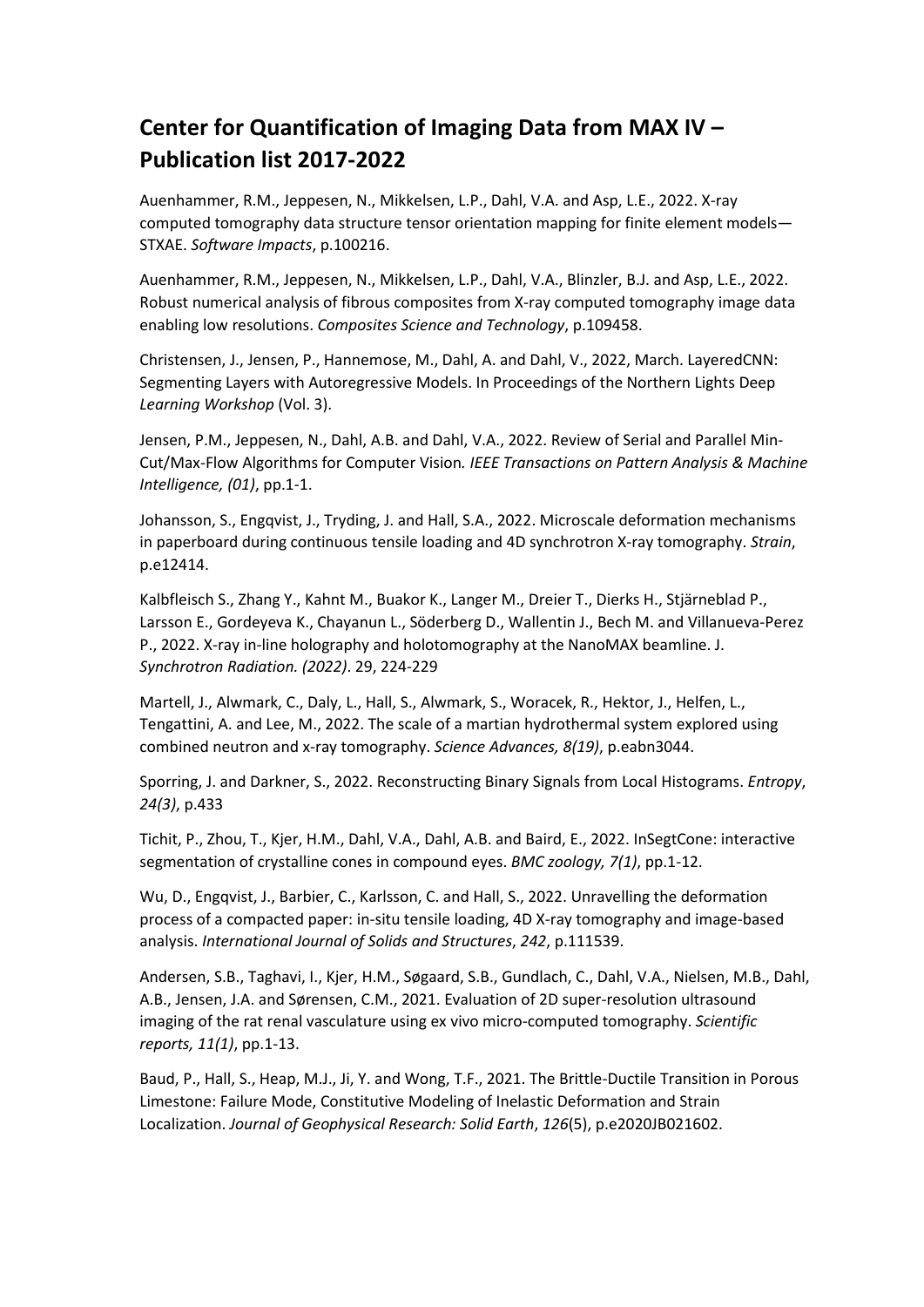Brenne, E.O., Dahl, V.A. and Jørgensen, P.S., 2021. A physical model for microstructural characterization and segmentation of 3D tomography data. *Materials Characterization, 171*, p.110796.

Heingård, M., Musser, G., Hall, S.A. and Clarke, J.A., 2021. New remains of scandiavis Mikkelseni inform avian phylogenetic relationships and brain evolution. *Diversity*, *13*(12), p.651.

Jeppesen, N., Jensen, P.M., Christensen, A.N., Dahl, A.B. and Dahl, V.A., 2021. Faster Multi-Object Segmentation using Parallel Quadratic Pseudo-Boolean Optimization. In *Proceedings of the IEEE/CVF International Conference on Computer Vision* (pp. 6260-6269).

Jeppesen, N., Mikkelsen, L.P., Dahl, A.B., Christensen, A.N. and Dahl, V.A., 2021. Quantifying effects of manufacturing methods on fiber orientation in unidirectional composites using structure tensor analysis. *Composites Part A: Applied Science and Manufacturing, 149*, p.106541.

Johansson, S., Engqvist, J., Tryding, J. and Hall, S.A., 2021. 3D Strain Field Evolution and Failure Mechanisms in Anisotropic Paperboard. *Experimental Mechanics*, *61*(3), pp.581-608.

Koo, J., Brenne, E.O., Dahl, A.B. and Dahl, V.A., 2021, April. A Tomographic Reconstruction Method using Coordinate-based Neural Network with Spatial Regularization. In *Proceedings of the Northern Lights Deep Learning Workshop (Vol. 2)*.

Koo, J., Dahl, A.B. and Dahl, V.A., 2021. DALM, Deformable Attenuation-Labeled Mesh for Tomographic Reconstruction and Segmentation. *IEEE Transactions on Computational Imaging, 7*, pp.151-163.

Koo, J., Dahl, A.B., Bærentzen, J.A., Chen, Q., Bals, S. and Dahl, V.A., 2021. Shape from projections via differentiable forward projector for computed tomography. *Ultramicroscopy, 224*, p.113239.

Laprade, W.M., Perslev, M. and Sporring, J., 2021. How few annotations are needed for segmentation using a multi-planar U-Net?. In Deep Generative Models, and Data Augmentation, *Labelling, and Imperfections* (pp. 209-216). Springer, Cham.

Perens, J., Salinas, C.G., Skytte, J.L., Roostalu, U., Dahl, A.B., Dyrby, T.B., Wichern, F., Barkholt, P., Vrang, N., Jelsing, J. and Hecksher-Sørensen, J., 2021. An optimized mouse brain atlas for automated mapping and quantification of neuronal activity using iDISCO+ and light sheet fluorescence microscopy. *Neuroinformatics, 19*(3), pp.433-446.

Perens, J., Skytte, J.L., Salinas, C.G., Hecksher-Sorensen, J., Dyrby, T.B. and Dahl, A.B., 2021, April. Comparative Study Of Voxel-Based Statistical Analysis Methods For Fluorescently Labelled And Light Sheet Imaged Whole-Brain Samples. In *2021 IEEE 18th International Symposium on Biomedical Imaging (ISBI)* (pp. 1433-1437). IEEE.

Peter Winkel Rasmussen, Anders Bjorholm Dahl, Henning Osholm Sørensen, Anders Nymark Christensen, 2021. In *DHRTC Technology Conference 2021: Oil and Gas R&D towards 2050– supporting the energy transition*

Rasmussen, P.W., Sørensen, H.O., Bruns, S., Dahl, A.B. and Christensen, A.N., 2021. Improved dynamic imaging of multiphase flow by constrained tomographic reconstruction. *Scientific reports, 11(1)*, pp.1-14.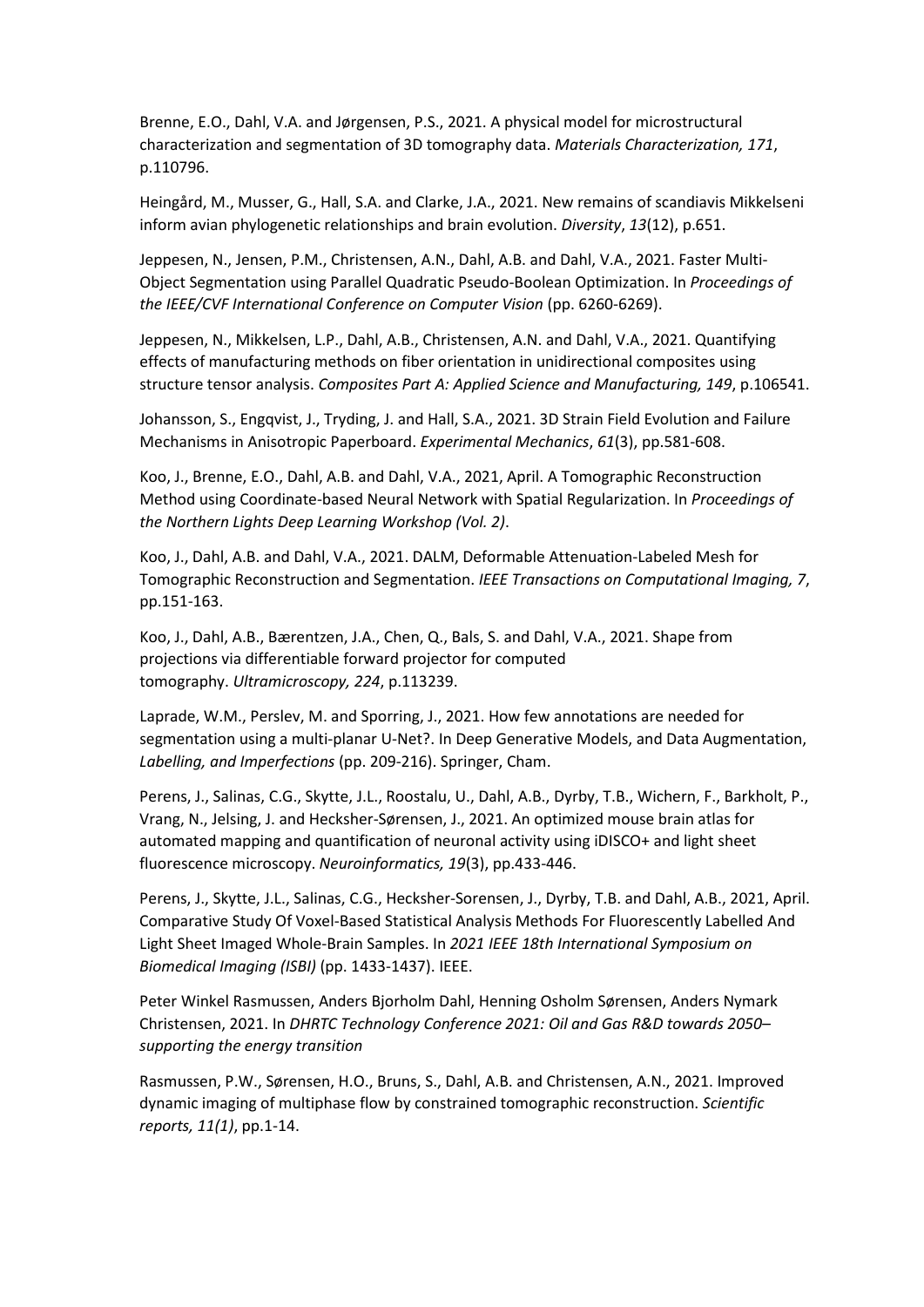Reichardt, M., Jensen, P.M., Dahl, V.A., Dahl, A.B., Ackermann, M., Shah, H., Länger, F., Werlein, C., Kuehnel, M.P., Jonigk, D. and Salditt, T., 2021. 3D virtual histopathology of cardiac tissue from Covid-19 patients based on phase-contrast X-ray tomography. *Elife, 10*, p.e71359.

Stenqvist, T., Hektor, J., Bylund, S., Moberg, R., Edwards, M.O., Hall, S.A. and Näslund, L.Å., 2021. 3D X-Ray Diffraction Characterization of Grain Growth and Recrystallization in Rolled Braze Clad Aluminum Sheet. *Advanced Engineering Materials*, *23*(11), p.2100126.

Stephensen, H.J., Svane, A.M., Villanueva, C.B., Goldman, S.A. and Sporring, J., 2021. Measuring shape relations using r-parallel sets*. Journal of Mathematical Imaging and Vision, 63*(8), pp.1069-1083.

Sørensen, H.O., Rasmussen, P.W., Dahl, A.B. and Christensen, A., 2021. Tri-axial flow cell for dynamic CT. In *DHRTC Technology Conference 2021: Oil and Gas R&D towards 2050–supporting the energy transition.*

Townsend, P., Larsson, E., Karlson, T., Hall, S.A., Lundman, M., Bergström, P., Hanson, C., Lorén, N., Gebäck, T., Särkkä, A. and Röding, M., 2021. Stochastic modelling of 3D fiber structures imaged with X-ray microtomography. *Computational Materials Science*, *194*, p.110433.

Törnquist, E., Le Cann, S., Tudisco, E., Tengattini, A., Andò, E., Lenoir, N., Hektor, J., Raina, D.B., Tägil, M., Hall, S.A. and Isaksson, H., 2021. Dual modality neutron and x-ray tomography for enhanced image analysis of the bone-metal interface. *Physics in Medicine & Biology*, *66*(13), p.135016.

Wang, Y., Emerson, M.J., Conradsen, K., Dahl, A.B., Dahl, V.A., Maire, E. and Withers, P.J., 2021. Evolution of fibre deflection leading to kink-band formation in unidirectional glass fibre/epoxy composite under axial compression. *Composites Science and Technology, 213*, p.108929.

Andersson, M., Kjer, H.M., Rafael-Patino, J., Pacureanu, A., Pakkenberg, B., Thiran, J.P., Ptito, M., Bech, M., Dahl, A.B., Dahl, V.A. and Dyrby, T.B., 2020. Axon morphology is modulated by the local environment and impacts the noninvasive investigation of its structure–function relationship. *Proceedings of the National Academy of Sciences, 117*(52), pp.33649-33659.

Cattaneo, C., Liu, J., Wang, C., Pagliarini, E., Sporring, J. and Bredie, W.L., 2020. Comparison of manual and machine learning image processing approaches to determine fungiform papillae on the tongue. *Scientific Reports, 10*(1), pp.1-15.

Dahl, V.A., Emerson, M.J., Trinderup, C.H. and Dahl, A.B., 2020. Content-based propagation of user markings for interactive segmentation of patterned images. In *Proceedings of the IEEE/CVF Conference on Computer Vision and Pattern Recognition Workshops* (pp. 994-995).

Dahlin, L.B., Rix, K.R., Dahl, V.A., Dahl, A.B., Jensen, J.N., Cloetens, P., Pacureanu, A., Mohseni, S., Thomsen, N.O. and Bech, M., 2020. Three-dimensional architecture of human diabetic peripheral nerves revealed by X-ray phase contrast holographic nanotomography. *Scientific reports, 10*(1), pp.1-8.

Jensen, P.M., Dahl, A.B. and Dahl, V.A., 2020. Multi-object Graph-based Segmentation with Nonoverlapping Surfaces. In *Proceedings of the IEEE/CVF Conference on Computer Vision and Pattern Recognition Workshops* (pp. 976-977).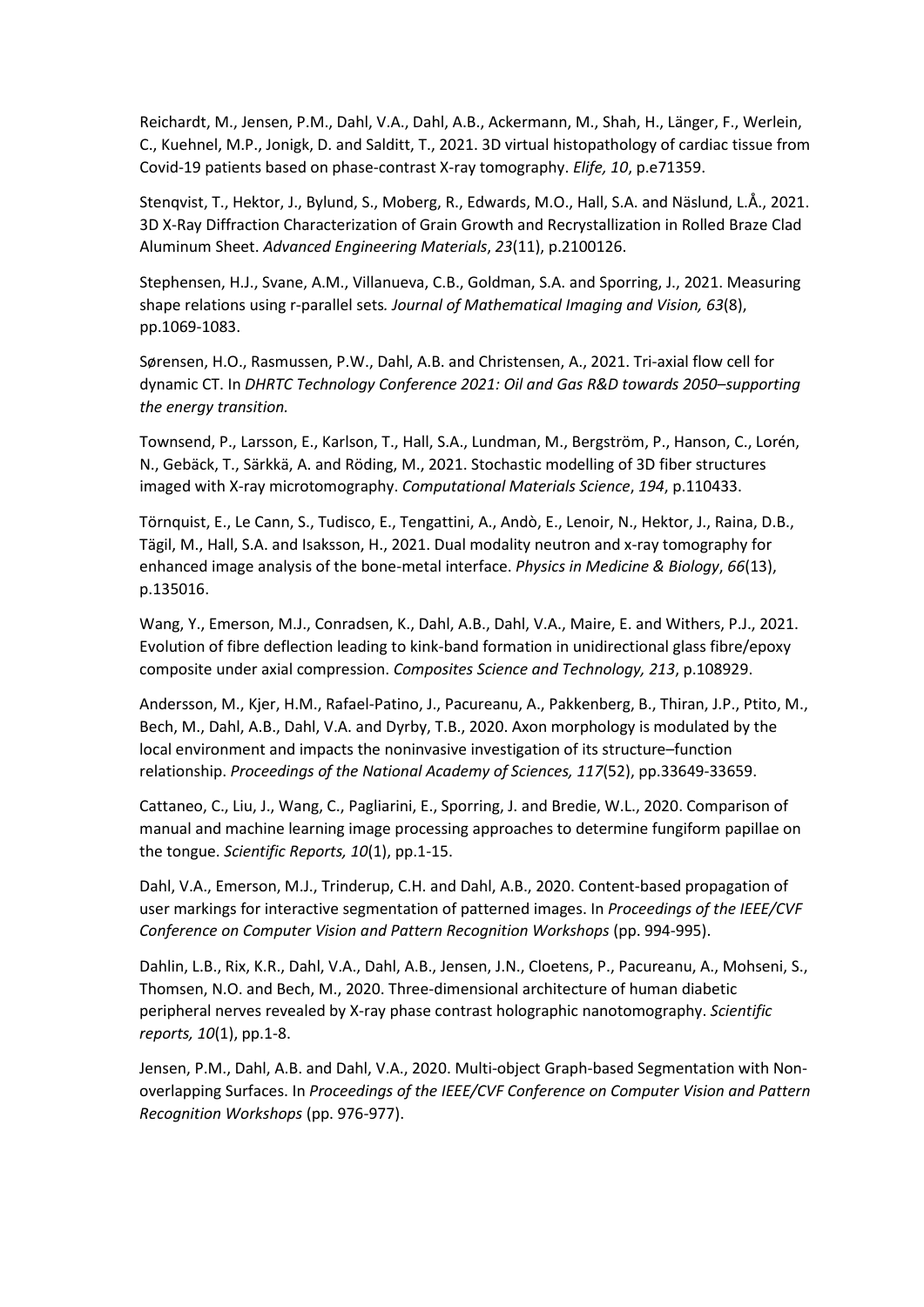Jeppesen, N., Christensen, A.N., Dahl, V.A. and Dahl, A.B., 2020. Sparse layered graphs for multiobject segmentation. In *Proceedings of the IEEE/CVF Conference on Computer Vision and Pattern Recognition* (pp. 12777-12785).

Jeppesen, N., Dahl, V.A., Christensen, A.N., Dahl, A.B. and Mikkelsen, L.P., 2020, October. Characterization of the fiber orientations in non-crimp glass fiber reinforced composites using structure tensor. In *IOP Conference Series: Materials Science and Engineering (Vol. 942, No. 1*, p. 012037). IOP Publishing.

Kjer, H.M., Andersson, M., He, Y., Elkjaer, M.L., Pacureanu, A., Illes, Z., Pakkenberg, B., Dahl, A.B., Dahl, V.A. and Dyrby, T.B., 2020. Streamline tractography for 3D mapping of axon bundle organization in one MRI voxel using ultra-high resolution synchrotron radiation imaging. In *2020 ISMRM & SMRT Virtual Conference & Exhibition* (pp. 1-3). The International Society for Magnetic Resonance in Medicine.

Lindhøj, M.B., Henriksen, T., Pedersen, L. and Sporring, J., 2019, July. Using a high-level parallel programming language for GPU-accelerated tomographic reconstruction. In *2019 International Conference on High Performance Computing & Simulation (HPCS)* (pp. 27-32). IEEE.

Andersson, M., Rafael-Patino, J., Kjer, H.M., Dahl, V.A., Pacureanu, A., Bech, M., Dahl, A.B., Thiran, J.P. and Dyrby, T.B., 2020. The impact of axon orientation dispersion and 3D diameter variations on the transverse apparent diffusion coefficient. In *2020 ISMRM & SMRT Virtual Conference & Exhibition* (pp. 1-3). The International Society for Magnetic Resonance in Medicine.

Nyboe Ørting, S., Teglbjærg Stephensen, H.J. and Sporring, J., 2020. Morphology on categorical distributions. *arXiv e-prints, pp.arXiv-2012*.

Wang, C., Cattaneo, C., Liu, J., Bredie, W., Pagliarini, E. and Sporring, J., 2020, October. A Novel Approach to Tongue Standardization and Feature Extraction. In *International Conference on Medical Image Computing and Computer-Assisted Intervention* (pp. 36-45). Springer, Cham.

Wang, C., Cattaneo, C., Liu, J., Bredie, W., Pagliarini, E. and Sporring, J., 2020, October. A Novel Approach to Tongue Standardization and Feature Extraction. In *International Conference on Medical Image Computing and Computer-Assisted Intervention* (pp. 36-45). Springer, Cham.

Ørting, S.N., Stephensen, H.J.T. and Sporring, J., 2020. Morphology on categorical distributions. *arXiv preprint arXiv:2012.07315*.

Borg, L., Sporring, J., Dam, E.B., Dahl, V.A., Dyrby, T.B., Feidenhans, R., Dahl, A.B. and Pingel, J., 2019. Muscle fibre morphology and microarchitecture in cerebral palsy patients obtained by 3D synchrotron X-ray computed tomography. *Computers in Biology and Medicine, 107*, pp.265-269.

Dahl, V.A. and Dahl, A.B., 2019, June. Global Similarity with Additive Smoothness for Spectral Segmentation. In *International Conference on Scale Space and Variational Methods in Computer Vision* (pp. 357-368). Springer, Cham.

Emerson, M.J., Dahl, A.B., Conradsen, K. and Dahl, V.A., 2019, January. Insegt fibre: A userfriendly software for individual fibre segmentation. In *22nd International Conference On Composite Materials (ICCM22). Melbourne, Australia.*

Emerson, M.J., Jespersen, K.M., Wang, Y., Withers, P.J., Dahl, V.A., Conradsen, K., Mikkelsen, L.P. and Dahl, A.B., 2019. Insegt fibre: A powerful segmentation tool for quantifying fibre architecture in composites. In *Int. Conf. Tomography of Materials & Structures. Cairns, Australia.*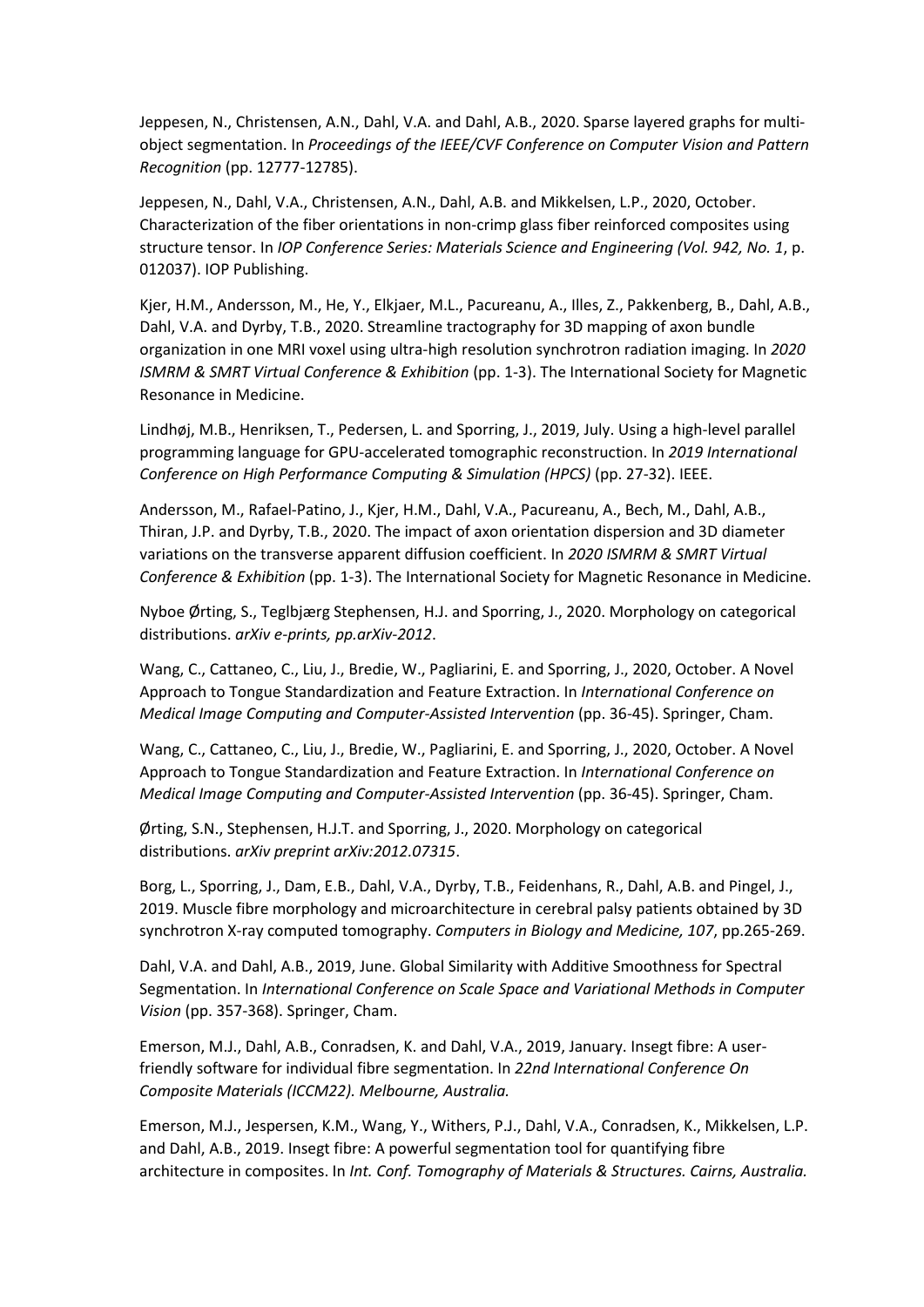Hempel, C., Sporring, J. and Kurtzhals, J.A.L., 2019. Experimental cerebral malaria is associated with profound loss of both glycan and protein components of the endothelial glycocalyx. *The FASEB Journal, 33*(2), pp.2058-2071.

Jensen, P.M., Trinderup, C.H., Dahl, A.B. and Dahl, V.A., 2019, June. Zonohedral approximation of spherical structuring element for volumetric morphology. In *Scandinavian Conference on Image Analysis* (pp. 128-139). Springer, Cham.

Nguyen, T.T., Dahl, V.A., Bærentzen, J.A. and Dahl, A.B., 2019, September. Deformable Mesh Evolved by Similarity of Image Patches. In *2019 IEEE International Conference on Image Processing (ICIP)* (pp. 2731-2735). IEEE.

Saxena, P., Bissacco, G., Gundlach, C., Dahl, V.A., Trinderup, C.H. and Dahl, A.B., 2019. Process characterization for molding of paper bottles using computed tomography and structure tensor analysis. In *9th Conference on industrial computed tomography*.

Dahl, V.A., Dahl, A.B., Trinderup, C.H. and Gundlach, C., 2018, August. Layered Surface Detection for Virtual Unrolling. In *2018 24th International Conference on Pattern Recognition (ICPR)* (pp. 3074-3080). IEEE.

Dahl, V.A., Koo, J., Hansen, P.C. and Dahl, A.B., 2018. Deformable Curves for Outlining Objects Directly From Projections. In *69th Annual Conference of the Nordic Microscopy Society.*

Emerson, M.J., Dahl, A.B., Dahl, V.A., Conradsen, K., Wang, Y., Withers, P.J., Jespersen, K.M. and Mikkelsen, L.P., 2018. Understanding UD Fibre-reinforced Polymers through X-ray Imaging and Individual Fibre Tracking. In *69th Annual Conference of the Nordic Microscopy Society.*

Emerson, M.J., Dahl, V.A., Conradsen, K., Mikkelsen, L.P. and Dahl, A.B., 2018. A multimodal data-set of a unidirectional glass fibre reinforced polymer composite. *Data in brief, 18*, pp.1388- 1393.

Emerson, M.J., Dahl, V.A., Conradsen, K., Mikkelsen, L.P. and Dahl, A.B., 2018. Statistical validation of individual fibre segmentation from tomograms and microscopy. *Composites Science and Technology, 160*, pp.208-215.

Emerson, M.J., Wang, Y., Withers, P.J., Conradsen, K., Dahl, A.B. and Dahl, V.A., 2018. Quantifying fibre reorientation during axial compression of a composite through time-lapse Xray imaging and individual fibre tracking. *Composites Science and Technology, 168*, pp.47-54.

Fedrigo, A., Marstal, K., Bender Koch, C., Andersen Dahl, V., Bjorholm Dahl, A., Lyksborg, M., Gundlach, C., Ott, F. and Strobl, M., 2018. Investigation of a Monturaqui Impactite by means of bi-modal X-ray and neutron tomography. *Journal of Imaging, 4*(5), p.72.

Kehl, C., Mustafa, W., Kehres, J., Dahl, A.B. and Olsen, U.L., 2018. Multi-Spectral Imaging via Computed Tomography (MUSIC)-Comparing Unsupervised Spectral Segmentations for Material Differentiation. *arXiv preprint arXiv:1810.11823*.

Sales, M., Strobl, M., Shinohara, T., Tremsin, A., Kuhn, L.T., Lionheart, W.R., Desai, N.M., Dahl, A.B. and Schmidt, S., 2018. *Three dimensional polarimetric neutron tomography of magnetic fields. Scientific reports, 8*(1), pp.1-6.

Sporring, J., 2018. Estimating the Continuous Entropy of a Discrete Set of Orientations in R↑ 3. *Department of Computer Science, University of Copenhagen*.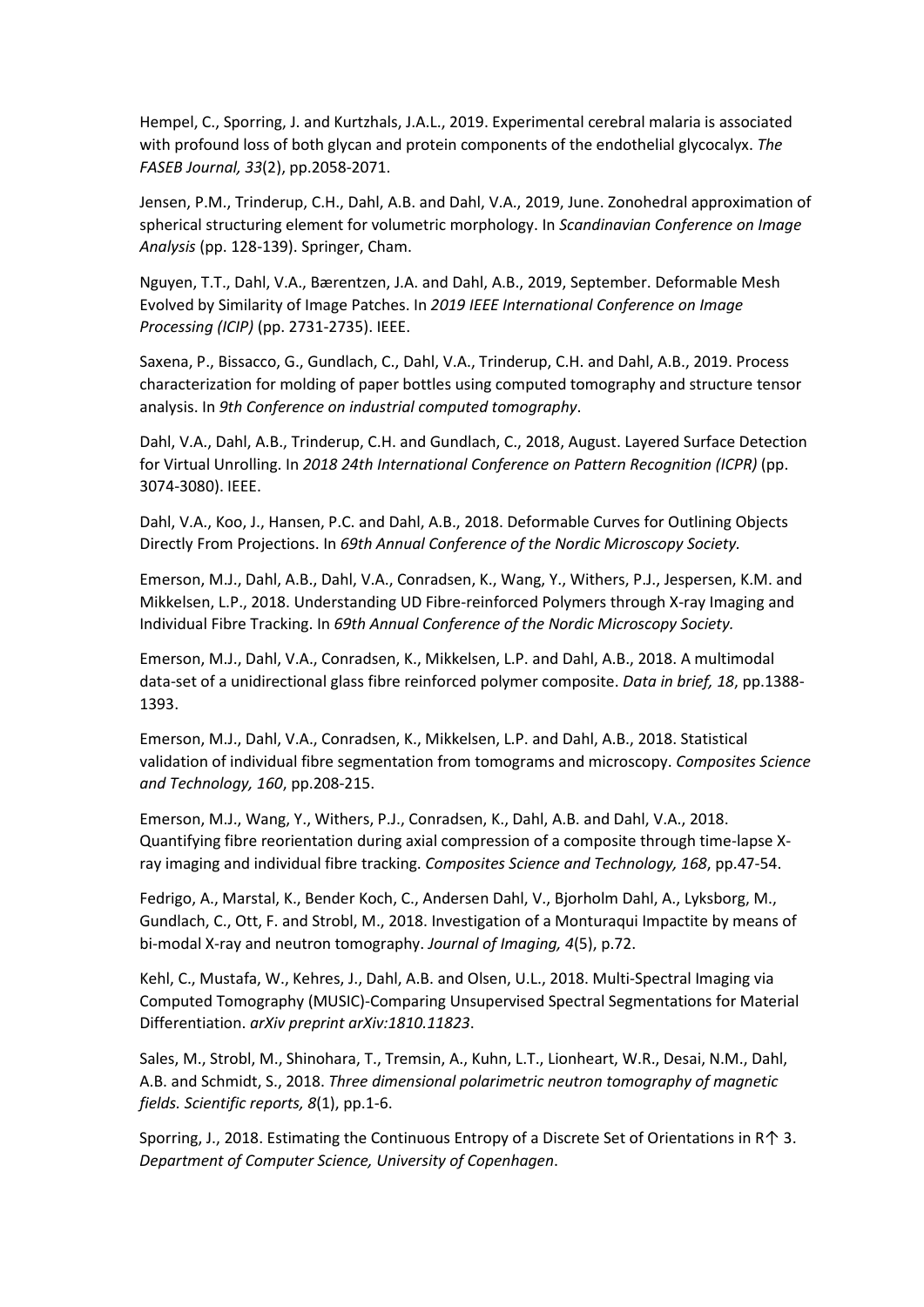Borg, L., Jørgensen, J.S., Frikel, J. and Sporring, J., 2017. Reduction of variable-truncation artifacts from beam occlusion during in situ x-ray tomography. *Measurement Science and Technology, 28*(12), p.124004.

Borg, L., Jørgensen, J.S., Frikel, J., Quinto, E.T. and Sporring, J., 2017. Reducing artifacts from varying projection truncations. In *3rd International Conference on Tomography of 3D Materials and Structures.*

Borg, L., Sporring, J. and Jørgensen, J.S., 2017. *Towards characterizing and reducing artifacts caused by varying projection truncation*. Department of Computer Science, University of Copenhagen.

Dahl, V.A. and Dahl, A.B., 2017, June. A probabilistic framework for curve evolution. In *International Conference on Scale Space and Variational Methods in Computer Vision* (pp. 421- 432). Springer, Cham.

Dahl, V.A., Dahl, A.B. and Hansen, P.C., 2017. Computing segmentations directly from x-ray projection data via parametric deformable curves. *Measurement Science and Technology, 29*(1), p.014003.

Einarsson, G., Jensen, J.N., Paulsen, R.R., Einarsdottir, H., Ersbøll, B.K., Dahl, A.B. and Christensen, L.B., 2017, June. Foreign object detection in multispectral x-ray images of food items using sparse discriminant analysis. In *Scandinavian Conference on Image Analysis* (pp. 350- 361). Springer, Cham.

Emerson, M.J., Dahl, A.B., Dahl, V.A., Conradsen, K. and Mikkelsen, L.P., 2017. New approach for validating the segmentation of 3D data applied to individual fibre extraction. In *3rd International Conference on Tomography of 3D Materials and Structures.*

Emerson, M.J., Dahl, V.A., Mikkelsen, L.P., Dahl, A.B. and Conradsen, K., 2017. Geometrical Characterisation of Individual Fibres From X-Ray Tomograms. In *30th Nordic Seminar on Computational Mechanics (NSCM-30)* (p. 59).

Emerson, M.J., Jespersen, K.M., Dahl, A.B., Conradsen, K. and Mikkelsen, L.P., 2017. Individual fibre segmentation from 3D X-ray computed tomography for characterising the fibre orientation in unidirectional composite materials. *Composites Part A: Applied Science and Manufacturing, 97*, pp.83-92.

Emerson, M.J., Wang, Y., Jespersen, K.M., Mikkelsen, L.P., Withers, P.J., Conradsen, K., Dahl, V.A. and Dahl, A.B., 2017. Unidirectional Fibre Composite Characterisation from X-ray Tomography. In *TMS 2017: 146th Annual Meeting and Exhibition*.

Kheirabadi, M., Mustafa, W., Lyksborg, M., Olsen, U.L. and Dahl, A.B., 2017, October. Multispectral x-ray CT: multivariate statistical analysis for efficient reconstruction. In *Developments in X-Ray Tomography XI* (Vol. 10391, p. 1039113). International Society for Optics and Photonics.

Mukherjee, K., Fæster, S., Hansen, N., Dahl, A.B., Gundlach, C., Frandsen, J.O. and Sturlason, A., 2017. Graphite nodules in fatigue-tested cast iron characterized in 2D and 3D. *Materials Characterization*, *129*, pp.169-178.